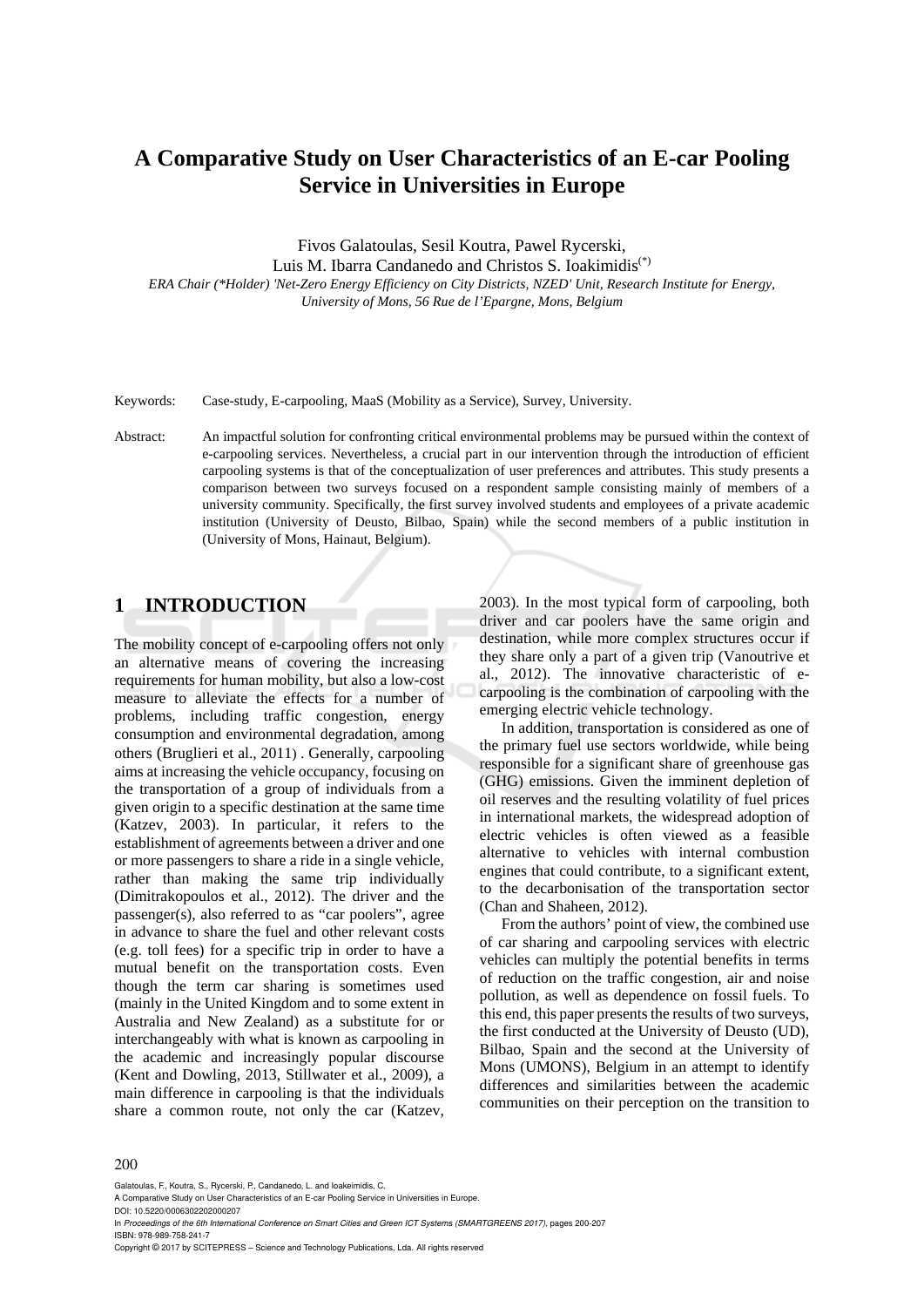electromobility and alternative modes of transport. The purpose of this work is twofold, first to record the everyday practices and preferences of the employees and students regarding the use of public transport in different cities-countries, to explore their attitude towards the use of electric vehicles, including cars, scooters and bicycles, and the adoption of e-car sharing/carpooling as a means of transport and finally to examine the reasons behind the groups choice of mode of travel depending on the local transportation framework, national commuting statistics and possible implicate attributes.

# **2 METHOD**

### **2.1 Survey Characteristics**

A survey questionnaire was prepared and distributed to members of the university campus at both occasions via a Google platform. Each participant was selected randomly but asked to validate his academic identity. Respondents were explained broadly the concept of carpooling and were invited to carefully read questions before answering.

### **2.2 Description of Samples**

Our sample in the first case, the survey conducted in 2014 at the UD, consisted of a representative sample of 124 students of which 49,2% were women. The purpose of this survey was to collect information on the use of public transport and analyze the attitude of the respondents towards new modes of transport and use of electric vehicles, including cars, scooters and bicycles. The questionnaire included an age indicator in order to divide the respondents into groups by year of tuition. The majority of the respondents belongs to the age group 17-18 years old (1st year), followed by 3rd year students and respondents from the final years having the lowest percentage, as shown in Fig. 1.



Figure 1: Percentage breakdown by age group of the UD sample.

The second under study survey (26 questions) was conducted at the UMONS campus during the period from 17/6 to 30/7/2015 in a sample of 59 students. The purpose of the survey was to gather data on the user preferences and analyse the attitude of the respondents regarding the concepts of carpooling and electro-mobility, in order to identify their characteristics as potential users of a university-based e-carpooling system in the city of Mons. The survey was based on a random sample of 59 Bachelor (51%) and Master (49%) students. More specifically, the sample consists mainly of students in their 1st (27%), 4th (22%) and 5th (27%) year of studies, as shown in Fig. 2.



In this section, the key results of each survey study are presented in order to provide the necessary information for evaluating the extent to which the two population samples differ in terms of response data.

### **3.1 Student Survey Study at the University of Deusto**

The UD is located in Northern Spain in the heart of the economic and cultural capitals of the Basque Country - Bilbao and San Sebastian. UD was founded in 1886 due to the Basque community's desire for independent education and the Society of Jesus's wish to move its School of Higher Studies in Laguardia to a more central place. The university has more than 10.000 students and approximately 600 members of staff (Morigi and Trombetti, 2006).

### **3.1.1 Part I: Driving Profile**

The first query of the survey aimed to determine the percentage of the respondents that hold a driving license, with percentages of possession increasing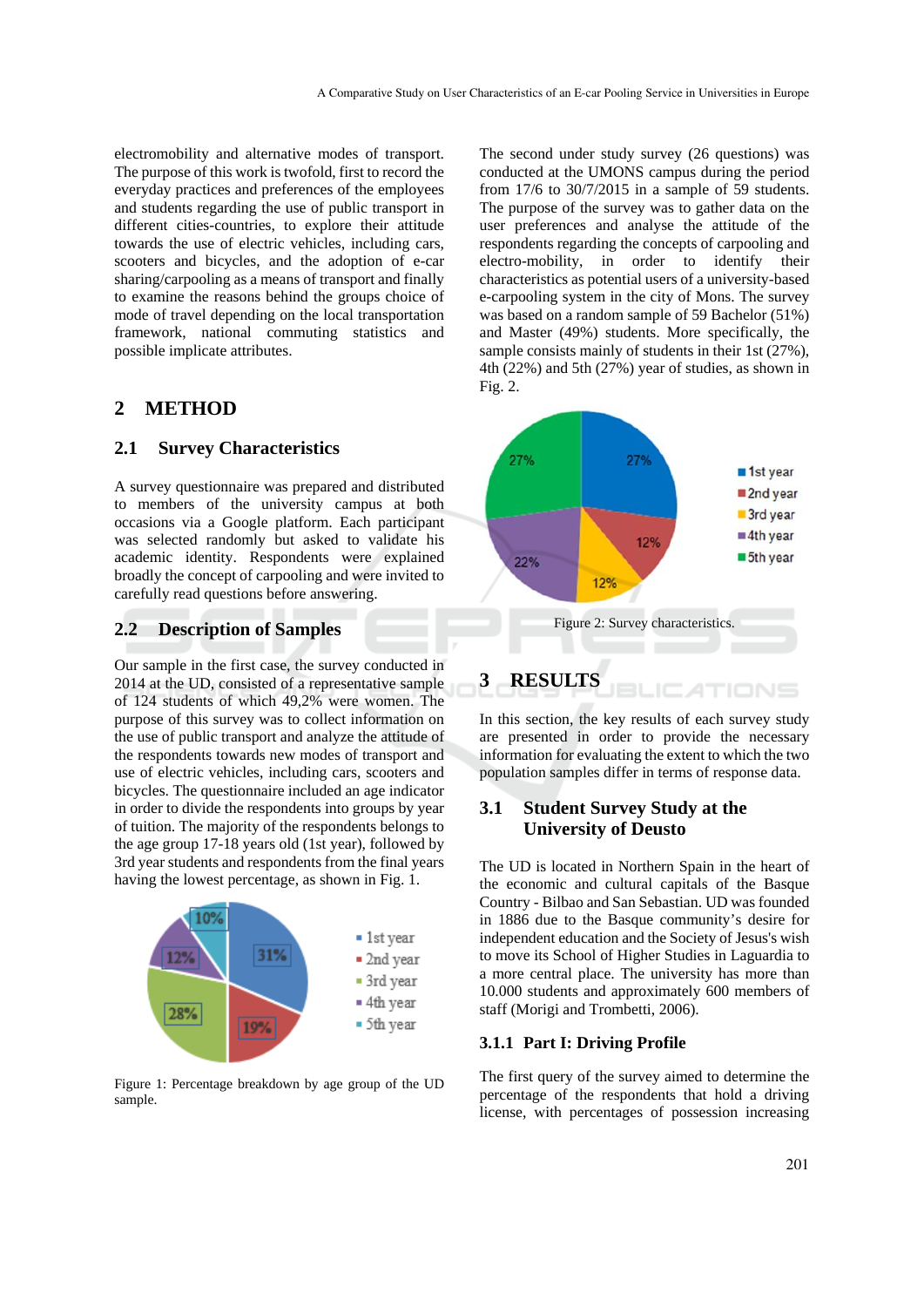accordingly to year of tuition. Fig. 3 presents the percentage share of driving license holders per age group.



Figure 3: Percentage share of respondents holding a driving license.

The next query referred to private vehicle ownership. Of the respondents holding a driving license, a percentage of 45,7% owns a car. Accordingly, Fig. 4 illustrates the percentage of survey respondents that own a car in each age group.



Figure 4: Percentage of total respondents owning a car.

#### **3.1.2 Part II: Use of Public Transportation**

Nearly a percentage of 80% of the respondents use public transport in Bilbao, most of which belong to freshman years, while more experienced students are ranked lower in terms of public transport use. The overwhelming majority of the respondents (95%) reported the use of the subway, because of the geographical coverage, with bus transport being also a widely used means of transport (65% of the respondents), given the good connections between buses and the fact that there are some areas not served by the Metro service. Most of the younger respondents  $(1<sup>st</sup>-2<sup>nd</sup>$  year) use it on a daily basis, while the rest use it at most twice a week

#### **3.1.3 Part III: Use of New Technologies**

Regarding the possession and use of new technologies in the form of a smart phone with internet access, a percentage of 70% of the respondents answered affirmatively (Fig. 5), with people in earlier years of their tuition stating that it is one of the primary means of communication, while the other groups mentioned having the basic skills to send emails and/or open files.



Figure 5: Percentage of Smartphone users.

#### **3.1.4 Part IV: Residential Distribution**

In terms of sociodemographic and transportation accessibility, the results of the survey also show that only 5% of the people interviewed reside between 30 and 75 km from Bilbao, while a percentage of 33% resides outside the city center but within a distance of 30 km. Fig. 6 presents the distribution of respondents following the query of the distance of their residence from the center of the city of Bilbao.



Figure 6: Distance of residence from the city centre.

#### **3.1.5 Part V: Attitude towards Electromobility/ Carpooling**

A key finding of this survey was that most of the respondents opt for an electric vehicle to move around Bilbao or within 30 km, while the order of preference is electric car, electric scooter and electric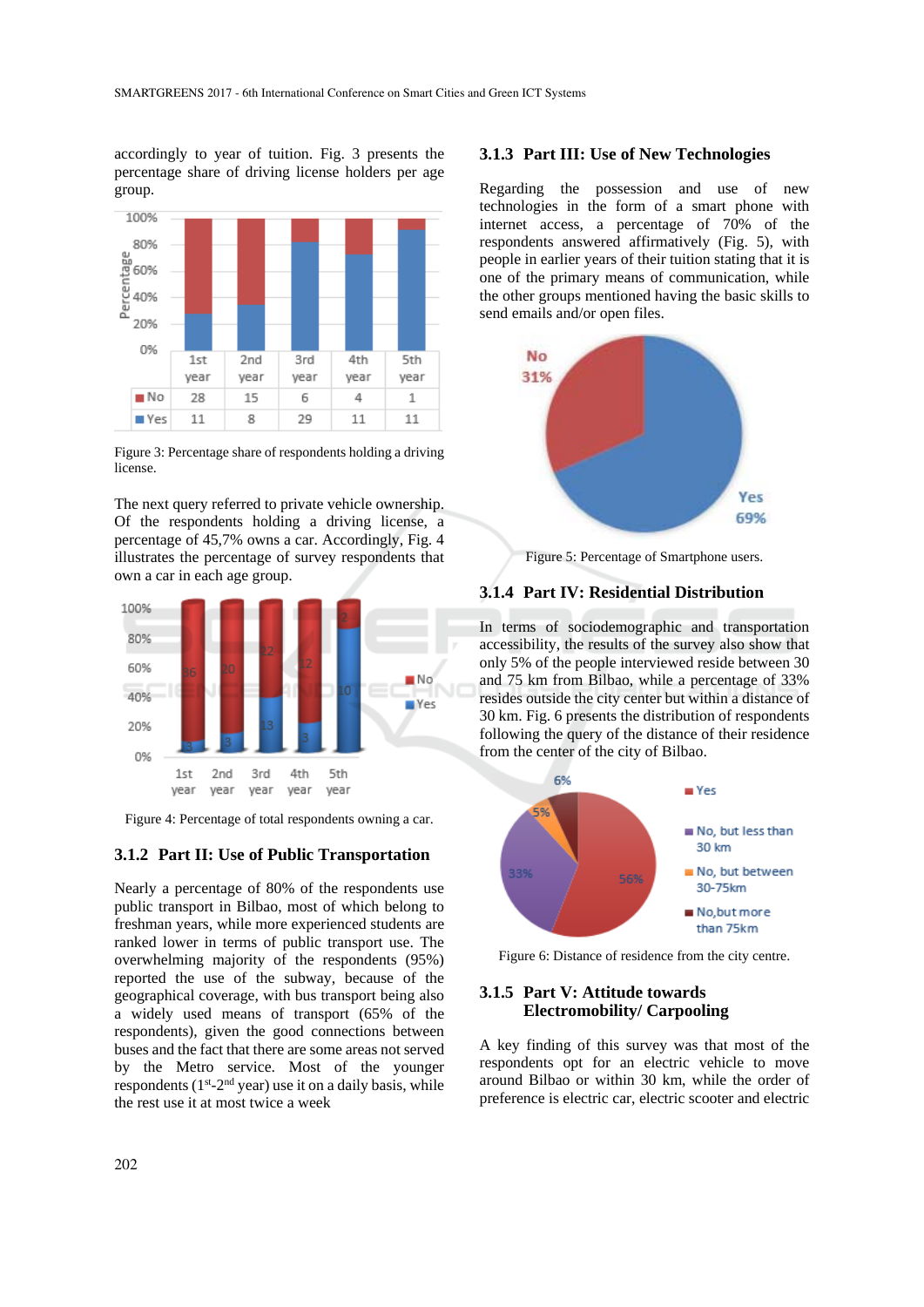bicycle with percentages of 53%, 37% and 10% respectively. Moreover, a percentage of 60% of our sample considers electric vehicles as an economic and environmental option, while the rest 40% stated that it is not only economic and environmental, but also offers quick access. Regarding the perception of the electric vehicle concept from the respondents, approximately 85% of them believe that an electric car has a single electric motor, while the remaining 15% reported that electric cars have both an electric motor and a gasoline engine.

In addition, the survey included a set of queries to identify the attitude towards electromobility and the willingness to use non-traditional modes of transport. Remarkably, only 35% of the people interviewed are not willing to rent an electric means of transport, while of the remaining 65%, a share of 75% would rent an electric car and the rest 25% would rent an electric scooter. A percentage of 85% of the participants in the survey reported that they would share a car to go to work or to the same destination with the same schedule. Equally important, a share of 73% of the respondents stated that, for electric transport services, they would pay the same amount with the daily cost of public transport, while the rest 27% is willing to pay 10% more.

In the last part of the survey, the participants were asked to express their opinion about the electric means of transport, specifically for the electric car. In general, the respondents believe that it is an expensive option, because of the cost of charging, and that there is a lack of the required infrastructure, as there are only a few charging points in the city. Furthermore, the survey participants note that electromobility will eventually be the most viable way for transportation purposes, a fact that should be also taken into account in the public sector. Regarding their opinion for MaaS, thus, car sharing and carpooling as alternative modes of transport, the participants consider this as an opportunity to save costs, prevent traffic congestions, meet new people, and in general they would share a car to go to their work with their colleagues or people that wish to move to the same place with the same schedule.

### **3.2 Student Survey Study at the University of Mons**

This section presents the results of the survey conducted at UMONS, which is a French-speaking public university in the Hainaut province of Belgium, near the French-Belgian border and it is situated approximately 50 km from Brussels. UMONS was created in 2009 following the merger between the

University of Mons-Hainaut and the Faculty of Engineering of Mons. Today, the university has more than 6.000 students and more than 1.000 employees (Ioakimidis et al, 2016).

### **3.2.1 Part I: Driving Profile**

Framing their profile, the first query aimed to determine the respondents that hold a driving license and it was answered affirmatively by the majority of them (66.1%). With respect to the number of years holding a license as an indicator of the driving experience, more than 40% of the relevant respondents have held their license for 1-3 years, more than 30% of them have possessed their license for a longer period of 3-7 years, while significant is also the percentage of respondents with a driving license for more than 7 years (23.1%), as shown in Fig. 7.



Figure 7: Time distribution of driving licence possession.

#### **3.2.2 Part II: Use of Public Transportation**

A high share of the interviewed persons uses only the car for daily commuting to the university (25%), while interesting is also the number of users that prefer going on foot to their destination (17%). However, a significant part of the respondents combines public transportation (car-metro, bus-car, bus-foot, etc.) to cover the daily transport needs. Fig. 8 presents graphically the results discussed. In general, the overwhelming majority of survey participants makes use of public transportation (not necessarily for commuting to the university only) on a daily basis (86%), while only 7% of them once per week. Obviously, the good connections between the various means of transportation encourage the frequent use by commuters; however, the percentage of car use for commuting to the university still remains high (25%).

Two important issues regarding the use of public transportation are: (i) the estimated time from their home to the university, and (ii) the monthly expenses.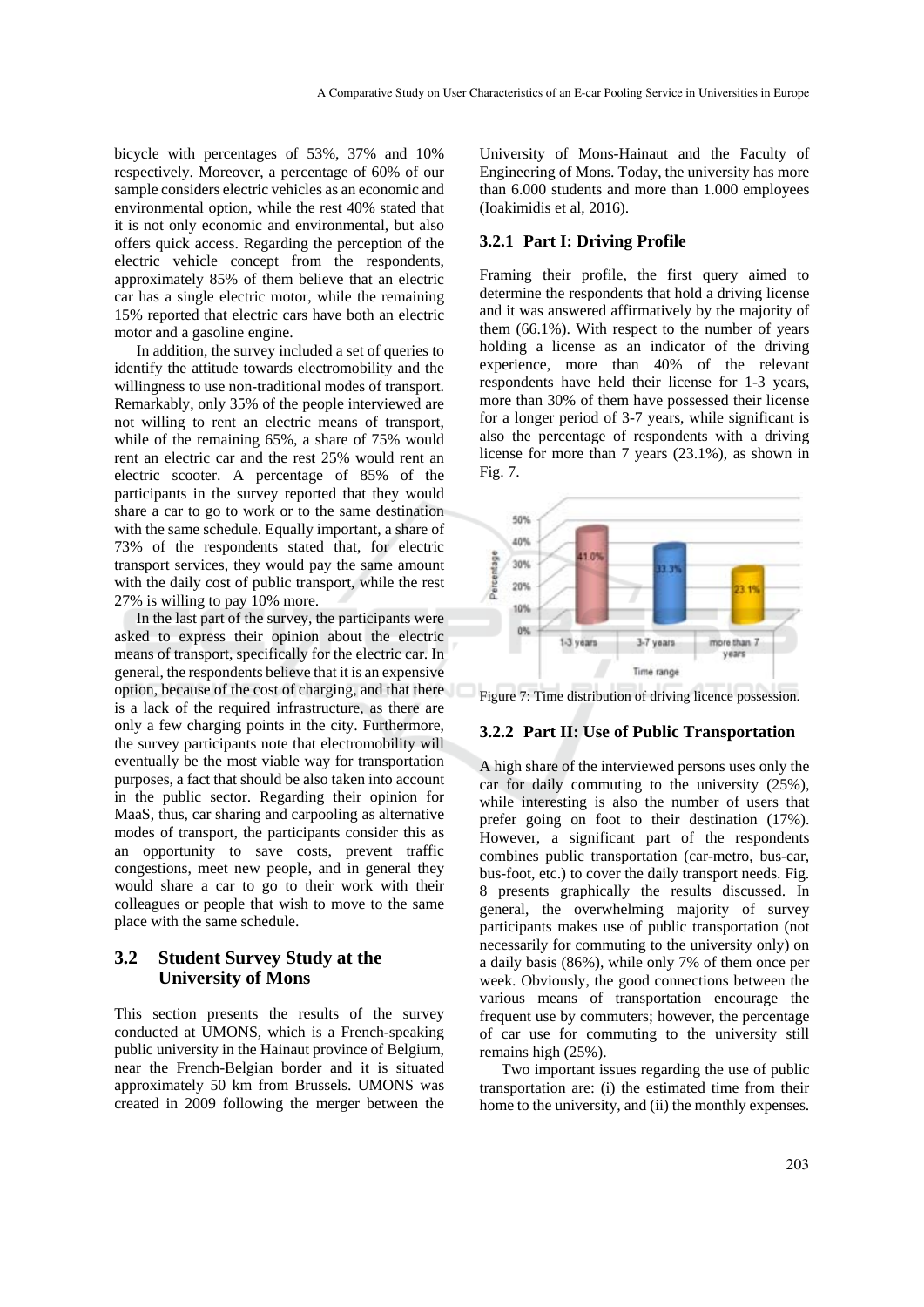With respect to the estimated trip time, more than 30% of the interviewees need between 15-30 min for a single trip, while approximately 30% of them estimate 30-60 min per trip. Less than 5% of them need only 5 min (residence in Mons) and more than 10% take more than 60 min to arrive at the university (due to inadequate geographical coverage of public transportation, long distances, bad connections, etc.).

The second key factor and incentive for the encouragement of public transportation use is the indicator of monthly expenses. The majority of the respondents (more than  $40\%$ ) spend less than 25 € per month for daily commuting to the university (obviously using public transportation), while a significant percentage of 17.4% of them spend more than  $65 \in \text{monthly}$  (possible car use).



Figure 8: Use of means of transportation for commuting to the University.

### **3.2.3 Part III: Use of New Technologies**

Regarding the possession and use of new technologies in the form of a smart phone with Internet access, a percentage of approximately 75% of the respondents answered affirmatively (Fig. 9), while more than 95% of them possess a personal computer with Internet access, considering them as primary means of communication.



Figure 9: Possession of smart phone with Internet access.

#### **3.2.4 Part IV: Residential Distribution**

The results show that only 14% of the respondents reside in the city, while the rest of them prefer commuting as they reside in a distance between 10- 35 km (30%) or in a distance of more than 35 km (approximately 40%) from the city centre (Fig. 10).



Figure 10: Residence in the city of Mons and distance from city centre.

### **3.2.5 Part V: Attitude towards Electromobility/ Carpooling**

In addition, the survey included a set of queries to identify the willingness to use non-traditional mobility concepts. It is interesting to note that a remarkably high percentage of the respondents answer affirmatively to the idea of carpooling with one or more persons (almost 80%), while only 13.6% of them show no interest in this mobility concept, as depicted in Figure 11.

Following the willingness for carpooling, the respondents were asked for their potential participation in carpooling if financial or ecological criteria are promoted. Approximately 60% of the interviewees would opt for carpooling for financial reasons, while more than 50% of them are encouraged by ecological initiatives. It is interesting to note that more than 40% of them support the concept of carpooling even if they are not the drivers.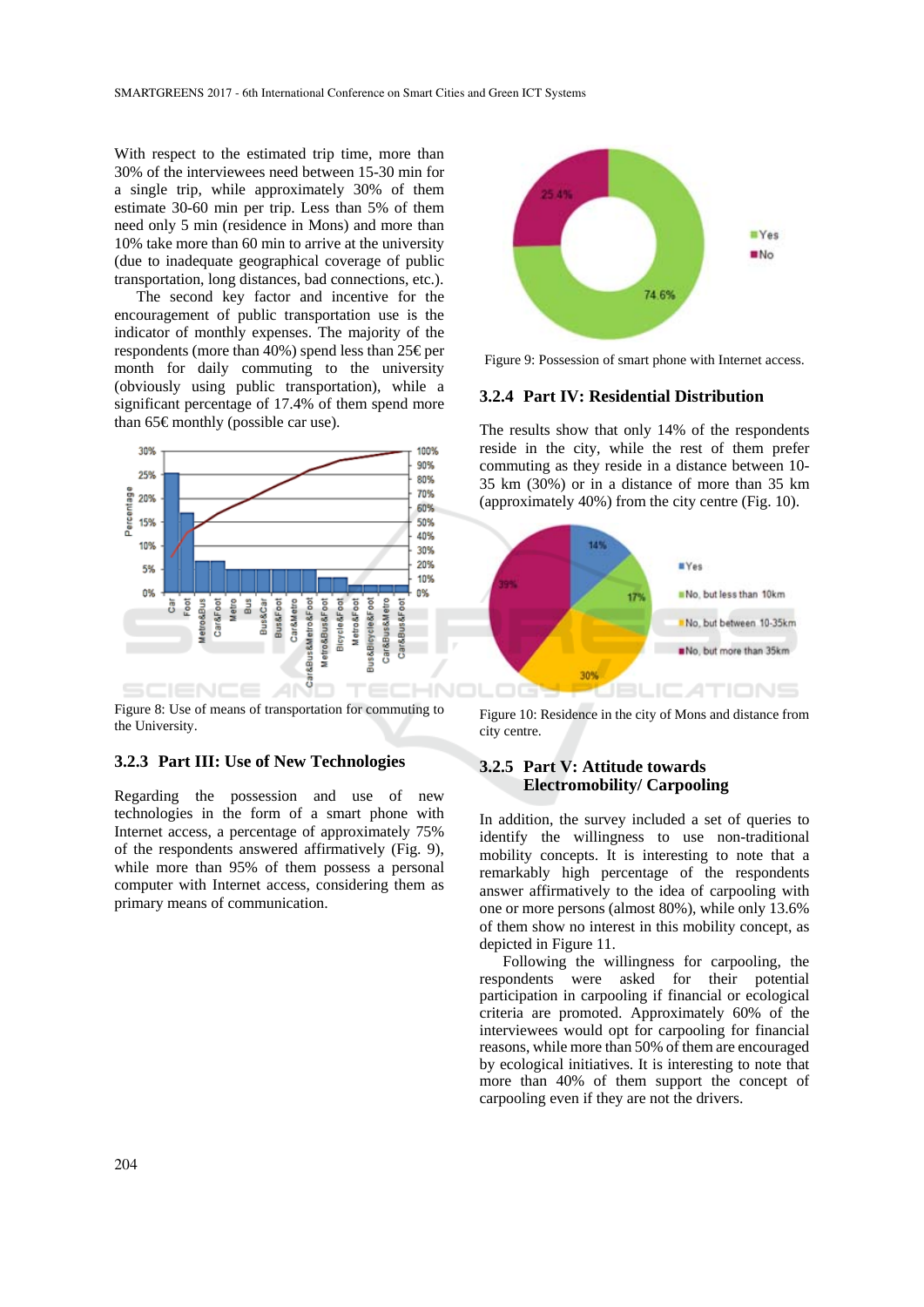

Figure 11: Willingness to carpool.

Another finding of the survey is that more than a half of the respondents (53%) opt for public transportation to move around Mons or within 30 km compared to EVs, while the preference for the latter is electric car (22%), electric bicycle (22%) and electric scooter (only 3%), as shown in Fig. 12.



Figure 12: Preferable means of transportation in the city of Mons.

The main reasons for the users' preferences on the means of transportation for the trips in the city of Mons are a combination of ecological, financial and time criteria (roughly 30%), while the combination of ecological and financial criteria is also crucial for the interviewees (approximately 24%). Moreover, the estimated time for quick access per se is also considered as important factor for the users' choice. In the last part of the survey, the participants were asked to express their opinion about the electric means of transportation and their willingness to use them for daily commuting. Despite the fact that 1 out of 2 participants shows no interest in renting an EV for commuting to the university, an additional key finding regarding this part of the survey is that approximately 30% of them would prefer to rent an electric bicycle and roughly 20% would prefer an electric car.At a first glance, this finding indicates that the users are cautious about electro-mobility, considering EVs as an expensive or not an appropriate option for their daily commuting to the

university. A main reason for this perception can be attributed to the complex infrastructure required to support electro-mobility. On the other hand, almost 30% of the survey participants would share their rented EV in order to commute to the university, while 25% of them show no willingness for such a concept (the rest survey participants gave no answer). The last predictors examined the users' willingness to be charged with extra fees for renting an EV compared to a conventional one. Specifically, a share of 54% of interviewees would not pay more to benefit from the use of an EV, while 19% of them could afford additional fees of more than 10% (only 3% report more than 25% for the possession and use of an EV).

### **4 DISCUSSION**

Despite the numerous environmental benefits deriving from the adoption of e-carpooling as a mode of transportation (reduction of air pollution, fuel consumption savings, cost-effectiveness and higher vehicular occupancy leading to a subsequent decrease of cars on highways), it has not yet sufficiently outspread in European cities. In our study, an attempt to identify the differences in motivation and preferences of students, belonging to two different University settings, concerning urban solutions on transportation was performed through the assessment of factual data and survey responses.

Both student population samples were similar in transportation accessibility, age distribution and agglomeration size. However, students in Bilbao reside closer to the center of the city than their fellow students in Mons.

Importantly, an impactful fact is Belgium's high rate of daily commuters, claiming first place in the EU. On average, Belgians commute 53.2 minutes a day, compared to the European average of just less than 45 minutes. One in five Belgians spend two hours a day commuting. The time Belgians spend commuting scores to an average of nearly seven full days a year (Eurostat, 2016). On average, Europeans spend 45 minutes a day on public transport with the Spanish dedicating 51.6 minutes per day to commuting. From an unexperienced point of view these numbers would assimilate the mobility perspective of both regions, nonetheless one must take account of the average commuting distance per country, with Belgians topping cross-border rate of commuting in 2015 where more than one in five (21.9 %) persons commuted to work in a different region. This fact can explain the difference observed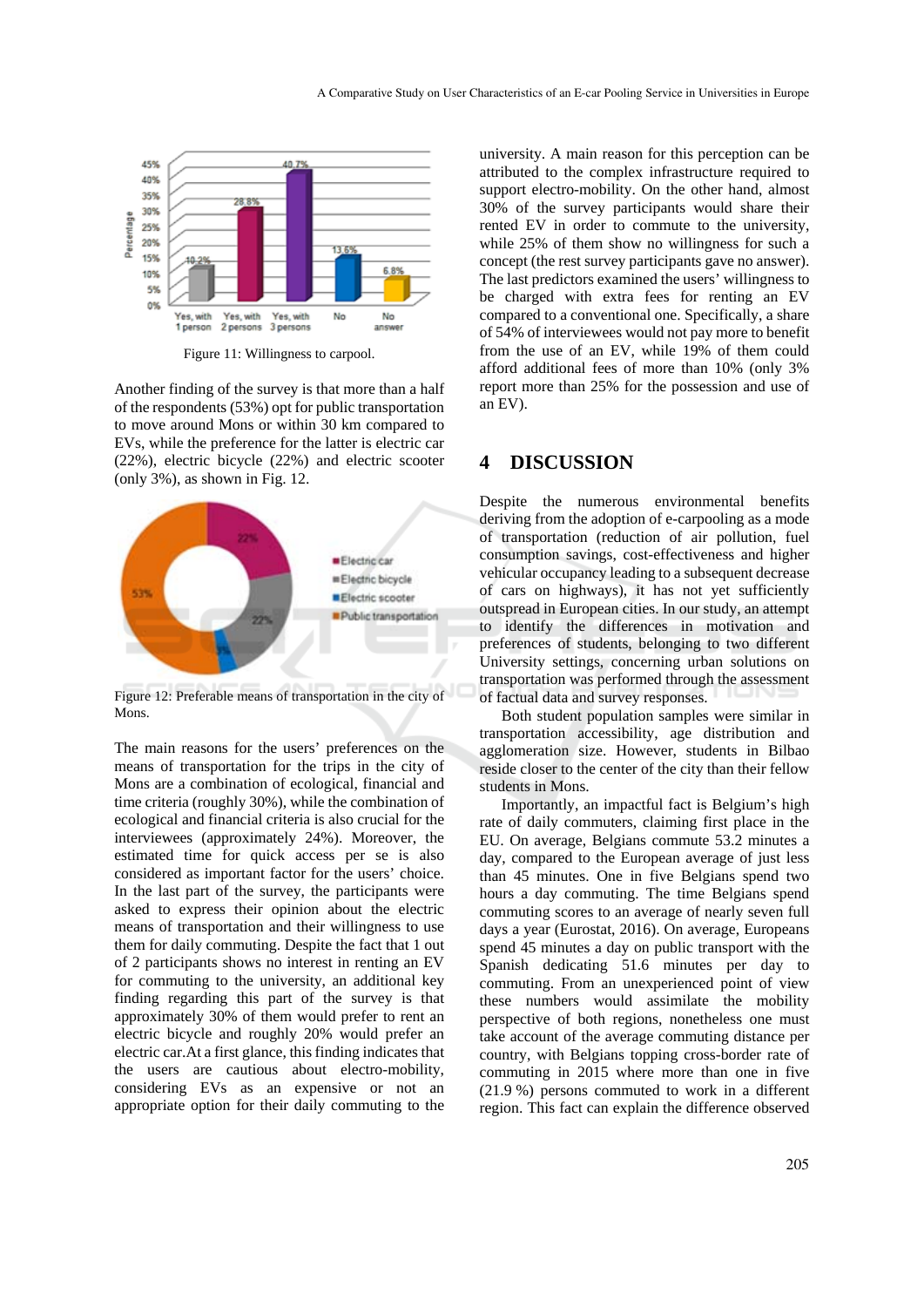in the query regarding preferable means of transport in the city, with public transportation gathering higher percentages in the UMONS student sample, while on the contrary students of the Basque institution selected the EV car as their optimal mean.

In addition, this can be explained to a great extent if viewed in the context of the economic incentives for the promotion of electric vehicles provided by the Governments of Spain and the Basque Country, given that they can be combined cumulatively in order to increase the total amount of subsidy. Recently, the Spanish Government approved the new program for subsidizing the purchase of battery electric vehicles with at least 4 wheels, depending on the range and the type of vehicle (Spanish Ministry of Industry, 2013). In the Basque Country in particular, the local Government provides subsidies for the purchase of a wider range of vehicles, including a maximum amount of 5000  $\epsilon$  for a plug-in hybrid or a pure electric vehicle, as well as for an electric vehicle with range extender, 750 € for an electric motorbike and  $400 \text{ } \in$  for an electric moped. Moreover, a gradually increasing per vehicle subsidy applies to the case of multiple vehicles (of the same category) purchase. Regarding the charging infrastructure, there is a subsidy of up to 40% of the cost of the complete installation (excluding IVA). For residential parking lots or fleets of electric vehicles, the maximum amount cannot exceed 500  $\epsilon$  per charging point, while for public-use charging points the maximum economic assistance depends on the type of the installation, with a maximum amount of 2000  $\in$  for mode 3 charging and 5000  $\in$  for mode 4 (fast DC) charging (EVE, 2013).

In contrast, the results retrieved from the survey in UMONS, imply that electro-mobility has not spread to the full extent of its potential, but still from the user's perspective there are two major barriers in owning and/or using an electric car: (i) it costs more than a car with an internal combustion engine, and (ii) it has in general a limited range compared to a conventional vehicle It is important to note that the total amount of the economic aid cannot exceed the 20% of the total eligible cost of the vehicle.

Similar acceptance rates were recorded in identifying the key factors that could assist in predicting the willingness to carpool. Specifically, the findings of the UMONS survey indicate that 4 out of 5 survey respondents would participate in carpools (80% for the first sample), while almost 3 out of 10 participants would rent and share (carpool) an EV in order to commute to the university, conflicting with the high EV acceptance rates scored in the Basque study. The reasons for carpooling in both targeted

samples recognized as incentives, financial gains, environmental awareness and time-saving. The findings of the first survey also include that 2 out of 3 respondents are willing to rent an electric means of transport, while a percentage of 85% of the respondents would share a car to go to work or to the same destination with the same schedule. Furthermore, this preliminary approach reveals that 1 out of 4 respondents is willing to pay a premium of 10% of the daily transportation cost with public means in order to use electric transport services in Bilbao.

The final aim of this study was to evaluate the level of acceptance and attitude towards the transition to electromobility. Initially, this work considers the geographical distribution of residence for the population under study, given that almost 9 out of 10 individuals reside close to the city of Bilbao. This implies that a significant part of the sample potentially combines different modes of transport in order to commute to and from the university. The results of the survey show that at least 4 out of 5 respondents use public means of transport to cover their transportation needs.



Figure 13: Comparative representation of preferable mode of transport per study group linked to distance from city centre.

Remarkably, most of the respondents from the UMONS study use a private vehicle (25%) with second preferred way of transfer being by foot, a fact connected to the short range distances a student must cover for inter-campus transport within the scale of Mons. The electric car is considered as the most popular choice, with electric scooters and bicycles being secondary options for students of UD when at the same time students in UMONS tend to be cautious with the concept of electromobility, as depicted in Fig.13.